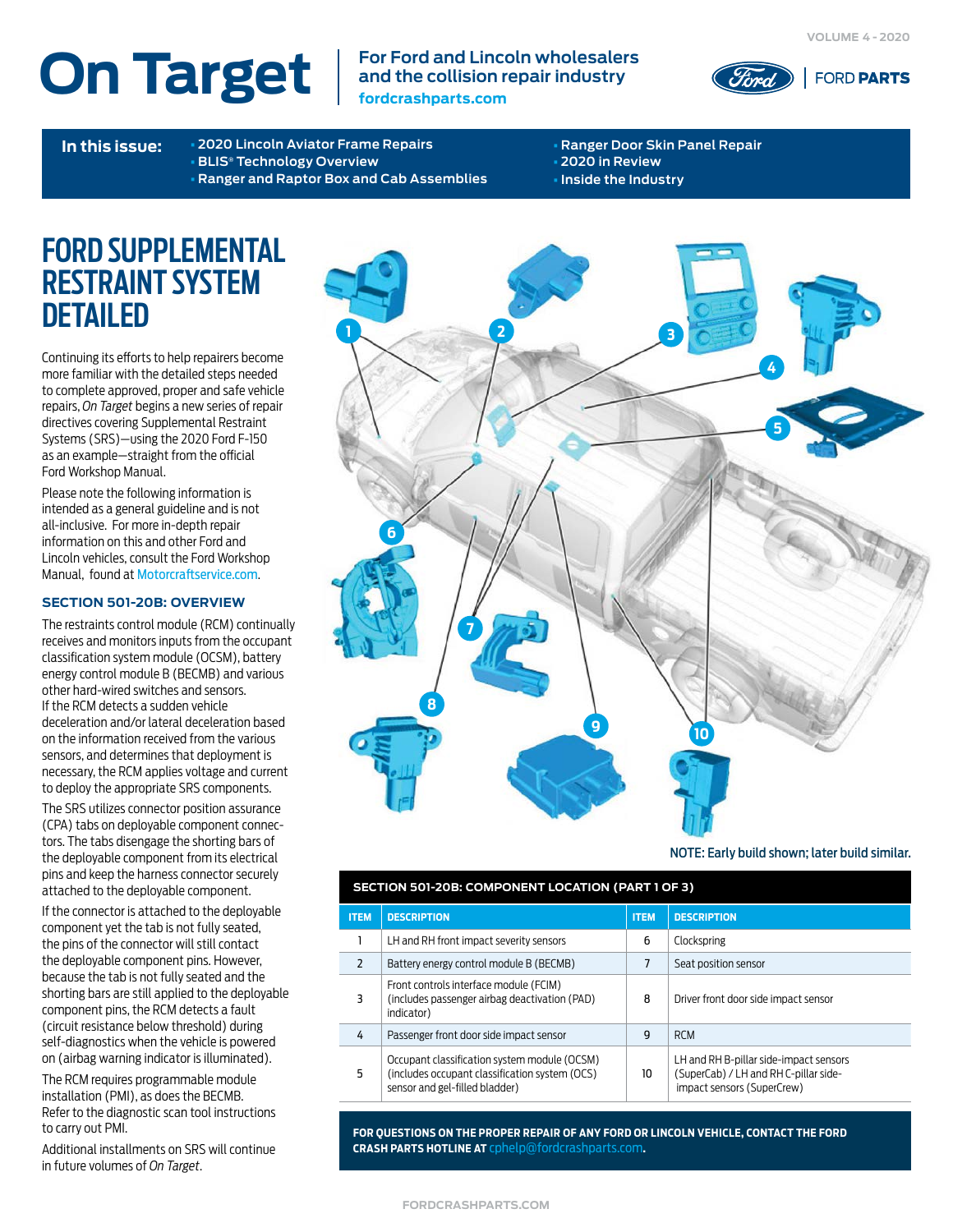# **AVIATOR/FORD EXPLORER: FRAME ASSEMBLY OVERVIEW**

In previous issues ([2019 - Vol. 3](https://fordcrashparts.com/sites/default/files/On%20Target%20%20(2019%20-%20Vol.%203)%20FINAL%2010-24-19.pdf) and [2019 - Vol. 4](https://application-ford-fordcrashparts.s3.us-east-2.amazonaws.com/On-Target-2019-Vol4-12-18-19.pdf)), *On Target* debuted important information on the 2020 Lincoln Aviator/ Ford Explorer. Here, we continue with a general overview of the Aviator frame.

Please note that the following repair information is intended as a guideline and is not all-inclusive. For more in-depth repair information on this and other Ford and Lincoln vehicles, consult the *Ford Workshop Manual*, found at [Motorcraftservice.com](https://www.motorcraftservice.com/Home/SetCountry?returnUrl=https%3A%2F%2Fwww.motorcraftservice.com%3A14002%2F).

Section 502-00: Uni-Body, Sub-Frame and Mounting System, Description and Operation.

#### **OVERVIEW**

The front subframe is bolted to the body and is used to:

- · Aid in structural support
- · Provide mounting surfaces for the steering gear
- · Provide mounting surfaces for the front suspension tower control arms, the engine mounts and for the front stabilizer bar

The rear subframe is bolted to the body and is used to:

- · Aid in structural support
- · Provide mounting surfaces for the rear suspension lower arms and upper arms

The transmission support crossmember is bolted to the body and is used to:

· Provide support for the transfer case and transmission

For body dimension specifications, refer to Body and Frame (Section 501-26: Body Repairs – Vehicle Specific Information and Tolerance Checks, Description and Operation).

In upcoming issues, *On Target* will continue detailing repair information related to the Aviator frame, including an in-depth review of the multi-step process of removing the front subframe.



## **BLIS® TECHNOLOGY OVERVIEW**

**2**

<span id="page-1-0"></span>**FORD LINCOLN SECTION CONTRACT CONTRACT CONTRACT CONTRACT CONTRACT CONTRACT CONTRACT CONTRACT CONTRACT CONTRACT CONTRACT CONTRACT CONTRACT CONTRACT CONTRACT CONTRACT CONTRACT CONTRACT CONTRACT CONTRACT CONTRACT CONTRACT CO 1**  $\sqrt{m}$ **2 A A 3** *Figure 1 Figure 2*

More details are provided by *On Target* concerning the Blind Spot Information System (BLIS® ) technology--utilizing the Ford F-150 as an example--and taken straight from the official *Ford Workshop Manua*l, to help repairers familiarize themselves with the exact steps needed to bring vehicles back to proper working order.

Please note the following information is intended as a general guideline and is not all-inclusive. For more in-depth repair information on this and other Ford and Lincoln vehicles, consult the *Ford Workshop Manual*, found at [Motorcraftservice.com](https://www.motorcraftservice.com/Home/SetCountry?returnUrl=https%3A%2F%2Fwww.motorcraftservice.com%3A14002%2F).

For more information, consult Section 419-04: Side and Rear Vision – Description and Operation.

#### **BLIS®**

BLIS® aids the driver in assessing whether another vehicle is present within a specific area (blind spot) to either side of the vehicle, extending rearward approximately 13 feet beyond the rear bumper, when driving on roads and highways. The system is not designed to prevent contact with other vehicles or objects. BLIS® uses exterior mirror LEDs to alert the driver that another vehicle has been detected when his/her vehicle is in a forward gear and the speed is greater than 5mph.

#### **BLIS® WITH TRAILER TOW**

BLIS® with Trailer Tow is designed to aid the driver in detecting vehicles that may have entered the detection area zone A (Figure 1), an area on both sides of the vehicle and trailer, extending rearward from the exterior mirrors to the end of the trailer. When a trailer is outfitted with Blind Spot Trailer through the message center, the BLIS® with Trailer Tow System becomes active when driving forward above 6mph.

#### **CTA (CROSS-TRAFFIC ALERT)**

When the vehicle is in REVERSE (R) and backing out of a front-in parking space or backing towards the road, the Cross-Traffic Alert (CTA) system alerts the driver of vehicles that are approaching from the side. The CTA system can detect a vehicle approaching from 45 feet away at speeds up to 37mph, and uses the exterior mirror BLIS® LEDs, a warning chime from the audio speakers and a message in the instrument panel cluster (IPC) message center to notify the driver. (Figure 2)

#### NOTE: If a MyKey® restricted key is in use, the BLIS® and CTA system cannot be turned off through the IPC.

NOTE: The BLIS® and CTA automatically turn off when the trailer is electrically connected to the vehicle. To activate BLIS® with Trailer Tow, with a trailer connected to the vehicle, the trailer must be selected, or the trailer information must be entered using the IPC message center.

Additional information on BLIS® will continue in future installments of *On Target*.

**FOR REPAIR QUESTIONS ON ANY FORD OR LINCOLN VEHICLE, CONTACT THE FORD CRASH PARTS HOTLINE AT [cphelp@fordcrashparts.com](mailto:cphelp%40fordcrashparts.com?subject=Suggestion%20for%20future%20Collision%20Report%20Video) OR VISIT I-CAR'S RTS PORTAL AT RTS[.I-CAR.COM.](https://rts.i-car.com)**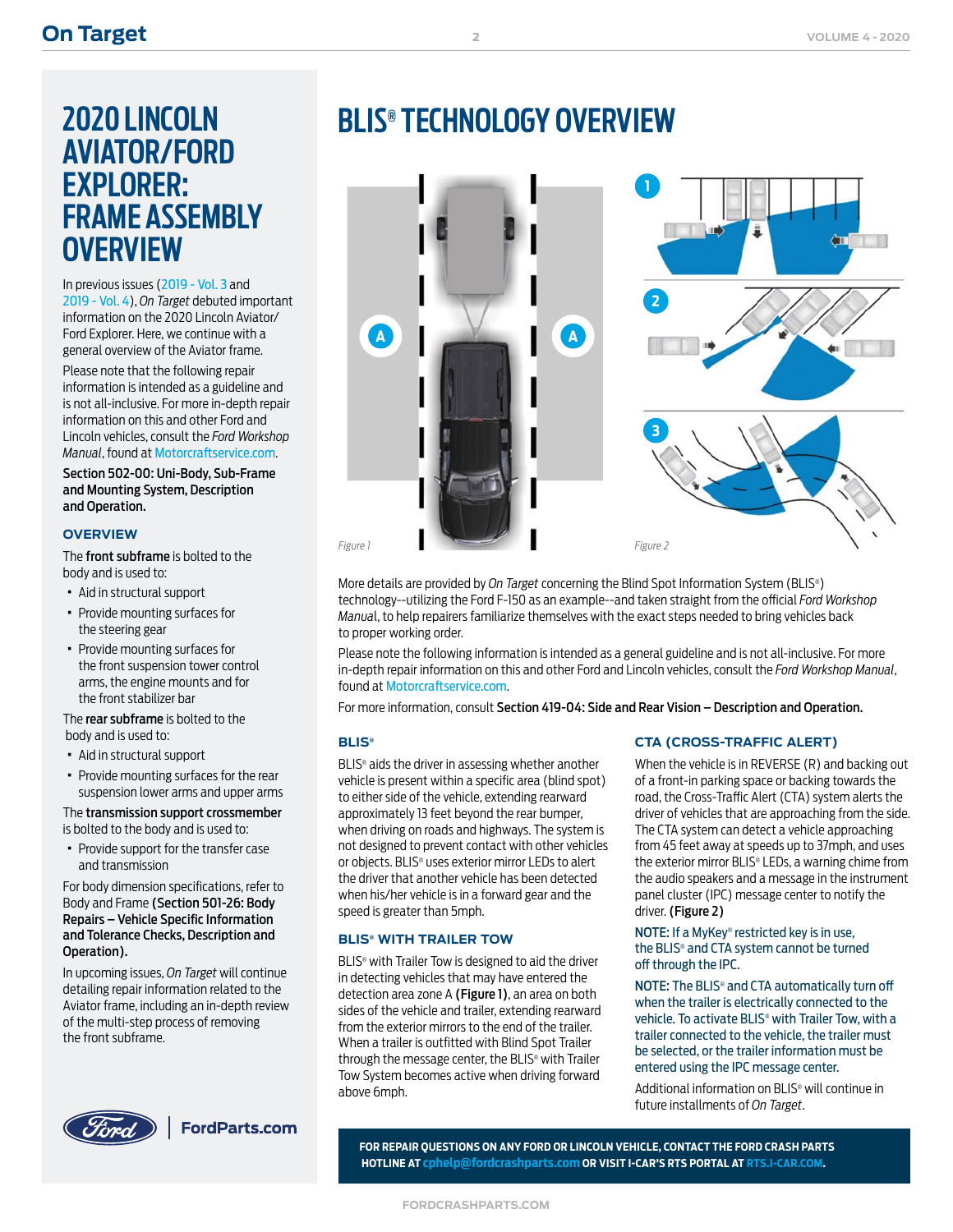### **MORE BODY COMPONENT DETAILS FOR 2020 LINCOLN CORSAIR**

Expanding its examination on body-specific components for the 2020 Lincoln Corsair, *On Target* provides more details regarding the vehicle's dash panel and front fenders.

Please note the following information is intended as a general guideline and is not all-inclusive. For more in-depth repair information on this and other Ford and Lincoln vehicles, consult the Ford Workshop Manual, found at [Motorcraftservice.com](https://www.motorcraftservice.com/Home/SetCountry?returnUrl=https%3A%2F%2Fwww.motorcraftservice.com%3A14002%2F).

For more information, refer to Section 501-26: Body Repairs – Vehicle Specific Information and Tolerance Checks, Description and Operation.

Below are some callouts on the 2020 Corsair highlighting specific component-level material construction.

*On Target* will include more information on the 2020 Corsair in future issues, including body construction details, body-panel sectioning options, and important safety notes concerning the hybrid-electric vehicle that all repairers should know.

<span id="page-2-0"></span>

| <b>DASH PANEL AND FRONT FENDERS</b> |                             |                                          |  |
|-------------------------------------|-----------------------------|------------------------------------------|--|
| <b>ITEM</b>                         | <b>DESCRIPTION</b>          | <b>STEEL TYPE</b>                        |  |
|                                     | Reinforcement               | Boron steel                              |  |
| $\overline{\phantom{0}}$            | Front crossmember extension | leetz bliM                               |  |
| 3                                   | Brace                       | High-strength low-alloy (HSLA) 240 steel |  |
| 4                                   | Steering column guide tube  | Mild steel                               |  |
| 5                                   | Reinforcement               | Boron steel                              |  |
| $6\overline{6}$                     | Fender assembly             | Bake-hardened (BH) 210 steel             |  |
| 7                                   | Fender reinforcement        | Mild steel                               |  |
| 8                                   | Dash panel reinforcement    | Boron steel                              |  |
| 9                                   | Dash panel assembly         | Mild steel                               |  |

**FOR MORE INFORMATION ON THE CORSAIR, OR ANY FORD OR LINCOLN VEHICLE, CONTACT THE FORD CRASH PARTS HOTLINE AT [cphelp@fordcrashparts.com](mailto:cphelp%40fordcrashparts.com?subject=Information) OR VISIT I-CAR'S RTS PORTAL AT [RTS.I-CAR.COM](https://rts.i-car.com).**



## **PICKUP BOX AND CAB ASSEMBLIES NOW AVAILABLE FOR FORD RANGER AND F-150 RAPTOR**

Ford Customer Service Division has refreshed its pickup box and cab offerings, adding both types of assemblies for the 2019 Ford Ranger, and a small number of box assemblies for the 2017-to-current F-150 Raptor, joining those already offered for the aluminum-alloy F-150 and Super Duty® .

By providing original OEM replacement pickup boxes and cabs—which carry a lifetime limited sheet metal guarantee from Ford—at discounted prices, repairers can pass along the competitive pricing to their customers, while providing the highest quality of repairs.

"We are excited to add the Ranger and Raptor assemblies to the program," said Ford Collision Technical Operations Manager Chad Steed. "They help our dealers and repairers by eliminating the time-consuming work to order and assemble individual components, and they help our customers by reducing overall repair costs and cycle time."

The boxes and cabs are available while supplies last and are for current production vehicles only. The boxes include primed sheet metal only, and do **NOT** include tailgates, lights, hardware, moldings, trim or dual rear-wheel fenders.

For more information, contact your local Ford or Lincoln dealer, or the Ford Crash Parts hotline at [cphelp@fordcrashparts.com.](mailto:cphelp%40fordcrashparts.com?subject=OnTarget%20-%20More%20Information)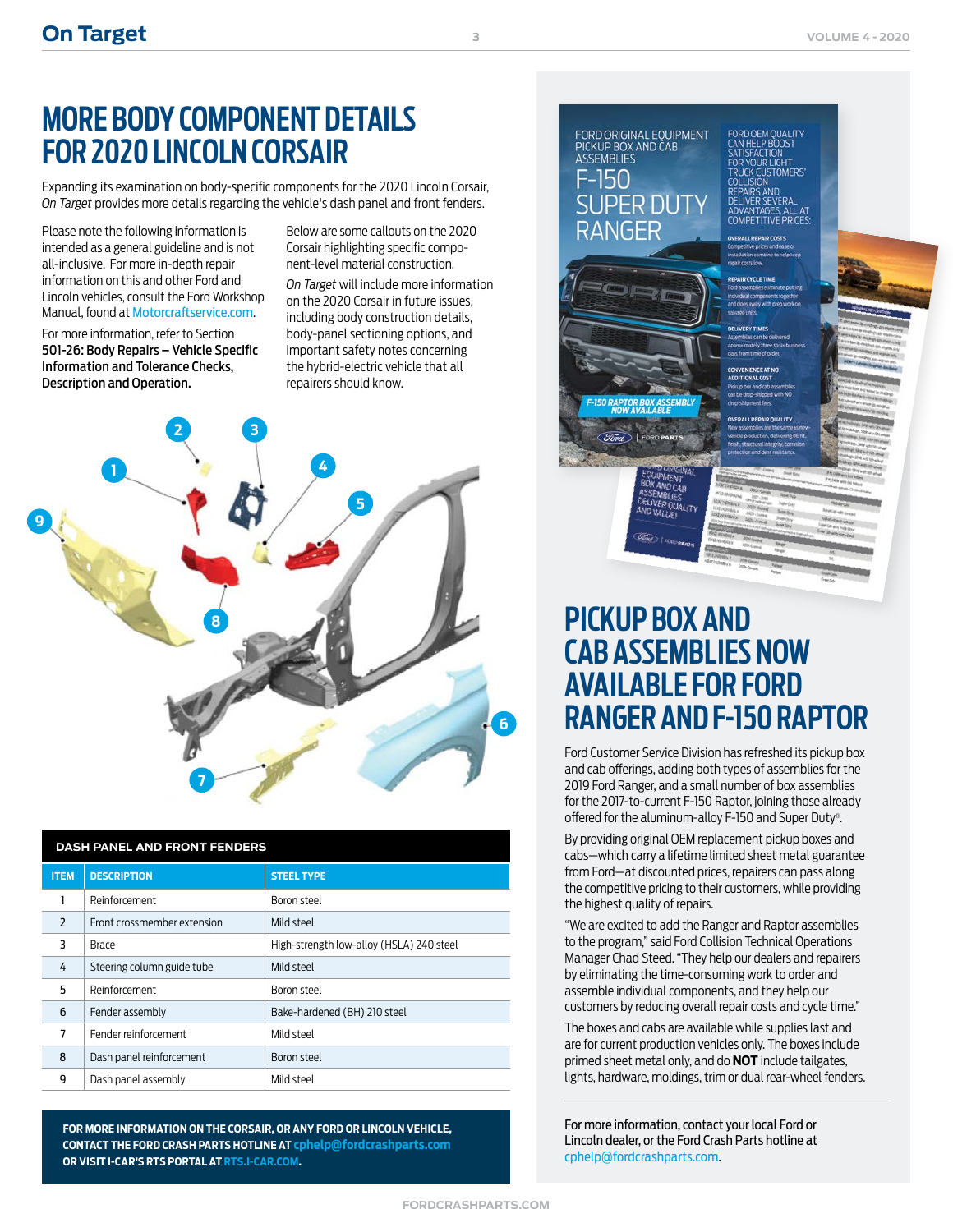## **MORE DETAILS ON FORD LANE KEEPING SYSTEM**

<span id="page-3-0"></span>

*On Target* continues its detailed look at the Ford Lane Keeping System (LKS), using the current F-150 as an example. This time, we examine at the image processing module A defrost heater and the system display.

Please note that the following information is intended as a general guideline and is not all-inclusive. For more in-depth repair information on this and other Ford and Lincoln vehicles, consult the *Ford Workshop Manual*, found at [Motorcraftservice.com](https://www.motorcraftservice.com/Home/SetCountry?returnUrl=https%3A%2F%2Fwww.motorcraftservice.com%3A14002%2F).

For more information, consult Section 419-07: Lane Keeping System, Description and Operation

#### **IPMA CAMERA WINDSHIELD DEFROST HEATER**

The camera windshield defrost heater keeps the windshield in front of the IPMA clear of frost and ice. The IPMA uses input from the front camera and the ambient air temperature to turn the heater on and off. Voltage and ground are supplied to the heater by the IPMA, and it may be commanded on if the ambient temperature is below 5°C (41°F).

With the exception of Raptor, the IPMA camera windshield defrost heating element is integral to the windshield and cannot be serviced without replacing the windshield. For Raptor, the heating element is a resistive-type heater grid that is adhered to the inside of the windshield directly in front of the IPMA camera. Before replacing the heated-windshield element or the IPMA for any related concern, verify the integrity of the wiring, connectors and terminals on the jumper harness.

#### **SYSTEM DISPLAY**

When the LKS is turned on, an overhead graphic of a vehicle with lane markings is displayed in the instrument panel cluster. If the lane keeping aid mode is selected when the system is on, arrow markings pointing toward the lane lines are also displayed. When the system is off, the lane marking graphics are not displayed. Additional graphics appear in the display if the adaptive cruise control is enabled. While the system is on, the color of the lane markings changes to indicate the systems status:

Gray: Indicates the system is temporarily unable to provide lane keeping aid or alert activation on the indicated side(s). This may be caused by

- · The vehicle speed is under the activation limit
- · High sun load on the IPMA camera lens
- · Too close to lane markings
- · Lane markings are too narrow or too wide
- · Road has missing or poor lane markings in the front camera field-of-view
- · Following vehicle in front too closely
- · IPMA camera blocked
- · Windshield is dirty or damaged
- · Standing water on road
- · Environmental conditions (significant sun angles, shadows, snow, heavy rain or fog)
- · Turn signal is active
- · Vehicle is in a dynamic maneuver
- · Tight curves on the road

Green: Indicates the system is available or ready to provide a lane keeping aid or alert activation on the indicated side(s).

Yellow: Indicates the system is providing, or has just provided, a lane keeping aid activation.

Red: Indicates the system is providing, or has just provided, a lane keeping alert activation.

Previous entries on this topic can be found in *On Target*, [2019 - Vol. 3](https://fordcrashparts.com/sites/default/files/On%20Target%20%20(2019%20-%20Vol.%203)%20FINAL%2010-24-19.pdf) and [2019 - Vol. 4](https://application-ford-fordcrashparts.s3.us-east-2.amazonaws.com/On-Target-2019-Vol4-12-18-19.pdf), and additional details are planned in future issues.



### **FORD NETWORK NEARS 100 PERCENT GOLD CLASS® RECOGNITION**

Shops registered in the Ford Certified Collision Network (FCCN) have reached a 99.7 percent level of I-CAR Gold Class® recognition in 2020, placing them among the best-in-class for OEM and insurance network participants.

Gold Class recognition is the highest role-relevant training achievement recognized by the collision repair industry. Combined with the additional educational requirements of the FCCN program, the training helps to maintain up-to-date knowledge and skills that contribute to proper repairs, improved business performance and risk reduction.

"The Ford Motor Company continues to work closely with I-CAR through its *Sustaining Partner Program*," said Ford Collision Marketing Manager Dean Bruce. "This past year, our FCCN shops reached new heights in not only achieving Gold Class recognition, but also through interactions with I-CAR's 'Ask RTS' website portal (Repairability Technical Support). FCCN centers continue to engage in Ford-recommended solutions including I-CAR RTS and training resources."

Ford-specific inquiries to I-CAR's RTS portal and the "Ask I-CAR" website increased dramatically in 2020 compared to the previous year, another indication of the important relationship between Ford and I-CAR. Through mid-October, hits to the "Ask I-CAR" website were up over 1,876 percent versus the full-year results for 2019. Additionally, the number of Ford questions submitted to "Ask I-CAR" in the same period rose over 50 percent from those recorded the year before.

Shops interested in enrolling in the FCCN or updating existing profiles—should visit [Collision.Ford.com/FordCertifiedCollisionNetwork](https://collision.ford.com/fordcertifiedcollisionnetwork).

To begin taking required courses, visit [I-CAR.com](https://www.i-car.com/s/) and click on the MyI-CAR® log-in at the top of the page. For any questions, contact the I-CAR Customer Care Team at 800-422-7872 or [CustomerCare@I-CAR.com](mailto:CustomerCare%40I-CAR.com?subject=Question).

**FOR QUESTIONS ON THIS OR THE PROPER REPAIR OF ANY FORD OR LINCOLN VEHICLE, CONTACT THE FORD CRASH PARTS HOTLINE AT** [cphelp@fordcrashparts.com](mailto:cphelp%40fordcrashparts.com?subject=OnTarget%20-%20Repair%20Question)**.**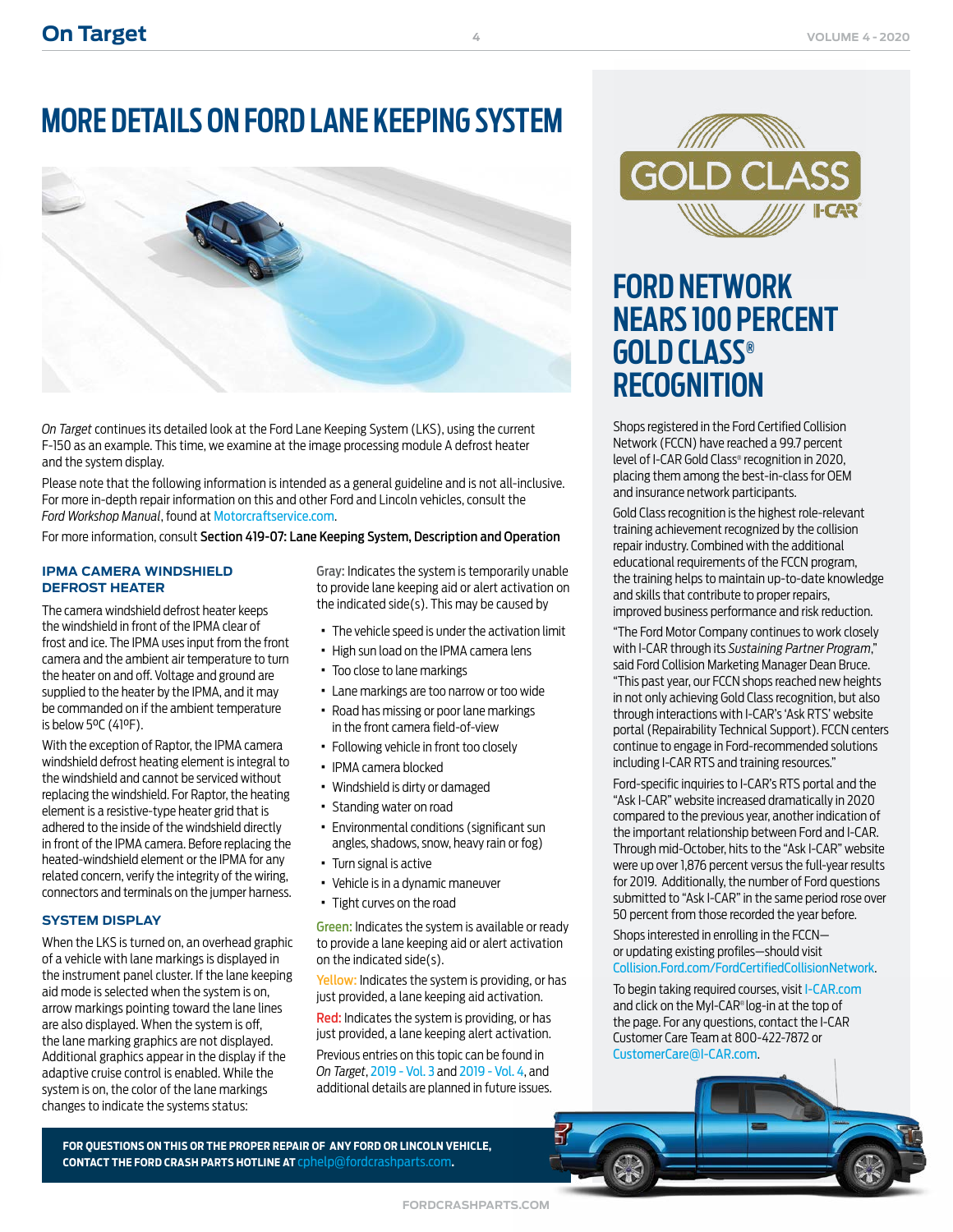







## **2019 FORD RANGER: FRONT DOOR SKIN PANEL**

*On Target* concludes its series on Ford Ranger repairs with a look at the front door skin panel, including comments by Ford Senior Damageability Engineer Gerry Bonanni.

Please note that the following repair information is intended as a general guideline and is not all-inclusive. For more in-depth repair information on this and other Ford and Lincoln vehicles, consult the *Ford Workshop Manua*l, found at [Motorcraftservice.com](https://www.motorcraftservice.com/Home/SetCountry?returnUrl=https%3A%2F%2Fwww.motorcraftservice.com%3A14002%2F).

#### **SECTION 501-29: SIDE PANEL SHEET METAL REPAIRS, REMOVAL AND INSTALLATION**

#### Special Tool(s) / General Equipment

- · Scraper for Straight Edges
- · MIG/MAG Welding Equipment
	- · Spot-Weld Drill Bit
	- · Locking Pliers

· 8 mm Drill Bit

### · Knife **Materials**

· Grinder · Hot Air Gun

- · Metal Bonding Adhesive TA-1, TA-1-B, 3M™ 08115, LORD Fusor® 108B
- · Seam Sealer TA-2-B, 3M™ 08308, LORD Fusor® 805DTM
- · Flexible Form Repair 3M™ 08463, LORD Fusor® 121

#### **REMOVAL**

#### NOTE: Left-hand side of vehicle shown; right-hand side similar. Crew Cab shown; SuperCab similar.

"Repairers should first check the door for proper alignment to all body lines and door gaps, and adjust as necessary," said Bonanni. Repairers should follow Section 501-3. Continue to inspect the door, including the hinges for excessive wear or damage, and rebuild as necessary.

Repairers are then instructed to remove the following components:

- · Exterior door handle (Section 501-14)
- · Door window glass (Section 501-11)
- · Exterior mirror (Section 501-09)
- · Door (Section 501-03)
- · Front door exterior trim (Section 501-08)
- · Door weatherstrip

"After removing those components, technicians should remove the seam sealer from the door hem flange, using a hot air gun and a scraper for straight edges. Then, using the spot-weld drill bit, remove the spot welds," instructed Bonanni. (Figure 1)

Carefully grind the outer layer only of the door hem flange as indicated (Figure 2). The door skin panel can now be removed, as well as the remaining portion of the outer door panel hem flange.

#### **INSTALLATION**

"To begin installation, repairers should straighten any door shell distortion as necessary, using the hammer-and-dolly method," said Bonanni.

Sand to remove all adhesive for contact points and thoroughly clean, and then drill new plugweld holes. Install a locally obtained butyl NVH patch as indicated (Figure 3), and apply adhesive (TA-1, TA-1-B, 3M™ 08115, LORD Fusor® 108B).

Technicians are then instructed to install, clamp and partially close the hem flanges. Remove the clamps after partially closing the flange and perform a soft install of the door on the vehicle, checking for proper fit and alignment, and adjusting as necessary. Install the plug welds using the MIG and MAG welding equipment.

Remove the door to complete the hem flanging process.

"Repairers are notified to not remove any residual adhesive that squeezes out," said Bonanni. "It should be smoothed into the hem flange seam to act as sealer."

Metal finish all plug welds as necessary, and sand and clean for primer application. Apply a Ford-approved primer to the flange area and seal all seams to production level. Refinish the door shell using a Ford-approved paint system.

Install the door (Section 501-03) and apply NVH foam as indicated (Figure 4). Refinish the door using a Ford-approved paint system, re-install all the previously removed components and install a new door frame finisher.

For previous Ranger-focused repairs, visit [FordCrashParts.com/](https://www.fordcrashparts.com/on-target-newsletters)*On-Target*.

**FOR REPAIR QUESTIONS ON THE RANGER, OR ANY FORD OR LINCOLN VEHICLE, CONTACT THE FORD CRASH PARTS HOTLINE AT** [cphelp@fordcrashparts.com](mailto:cphelp%40fordcrashparts.com?subject=Question) **OR VISIT I-CAR'S RTS PORTAL AT RTS[.I-CAR.COM](https://rts.i-car.com/).** 

<span id="page-4-0"></span>

### FORD GT SPECIAL SERVICE MESSAGES

As we did earlier this year, *On Target* offers another Special Service Message (SSM) regarding repairs on the high-performance Ford GT.

SSM 48250 (2017 – 2020 Ford GT) – Replacement Carbon Fiber Exterior Body Panels and Parts

All exterior body panels and aerodynamic features on the Ford GT are made of a carbon fiber composite material. Replacement exterior carbon fiber panels and parts are released and shipped with a bare and unfinished surface. The carbon fiber components will require finishing to match the production level part being serviced.

Additional Special Service Messages on the Ford GT are planned for future issues of *On Target*.